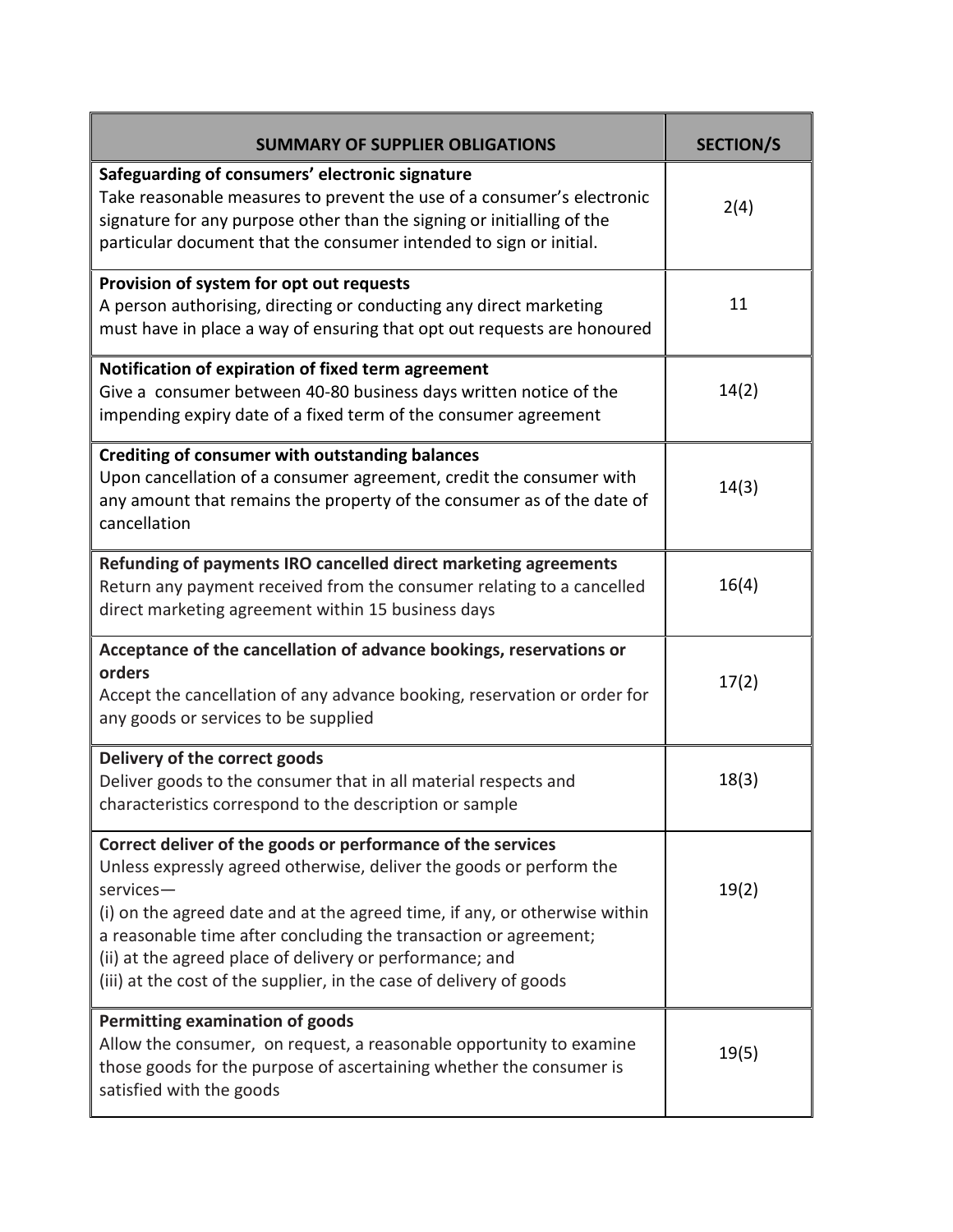| <b>SUMMARY OF SUPPLIER OBLIGATIONS</b>                                                                                                                                                                                                                                                                                                                                                     | <b>SECTION/S</b> |
|--------------------------------------------------------------------------------------------------------------------------------------------------------------------------------------------------------------------------------------------------------------------------------------------------------------------------------------------------------------------------------------------|------------------|
| Refunding of outstanding balances upon cancellation<br>Provide a refund, less any permissible deduction, of any consideration<br>paid for goods returned arising from:<br>(a) direct marketing<br>(b) not having had an opportunity to examine them before delivery<br>(c) delivery of a mixture of goods<br>(d) goods not satisfying a particular purpose communicated to the<br>supplier | 20(2)            |
| <b>Communication in plain language</b><br>Provide notices & documents etc in the prescribed form or in plain<br>language                                                                                                                                                                                                                                                                   | 22(1)            |
| Prevention of interference with trade marks<br>Take reasonable steps to prevent any person from tampering with a<br>trade description or trade mark                                                                                                                                                                                                                                        | 24(3)            |
| Disclosure of origin of goods<br>Disclose the country of origin of goods prescribed by the Minister                                                                                                                                                                                                                                                                                        | 24(5)            |
| Disclosure of genetically modified content<br>Disclose the presence of any genetically modified ingredients or<br>components of any goods prescribed by the Minister                                                                                                                                                                                                                       | 24(6)            |
| Disclosure of reconditioned or gray market goods                                                                                                                                                                                                                                                                                                                                           | 25(1)            |
| <b>Disclosure of unauthorised importation</b><br>Disclose that trade marked goods that have been imported without the<br>approval or licence of the registered owner of that trade mark                                                                                                                                                                                                    | 25(2)            |
| Provision of written transaction record<br>Provide a written record of transaction for goods or services supplied                                                                                                                                                                                                                                                                          | 26(2), 50(1)     |
| Provision of prescribed information by intermediary<br>Intermediary in the sale of any property or services must disclose<br>prescribed information and keep records                                                                                                                                                                                                                       | 27(1)            |
| <b>Caller Identification</b><br>Wear or display identification device or provide identification when<br>calling on consumer                                                                                                                                                                                                                                                                | 28               |
| Alerting consumer to cancellation rights<br>Inform the consumer, in the prescribed manner and form, of the right to<br>rescind an agreement arising from directly marketing                                                                                                                                                                                                                | 32(1)            |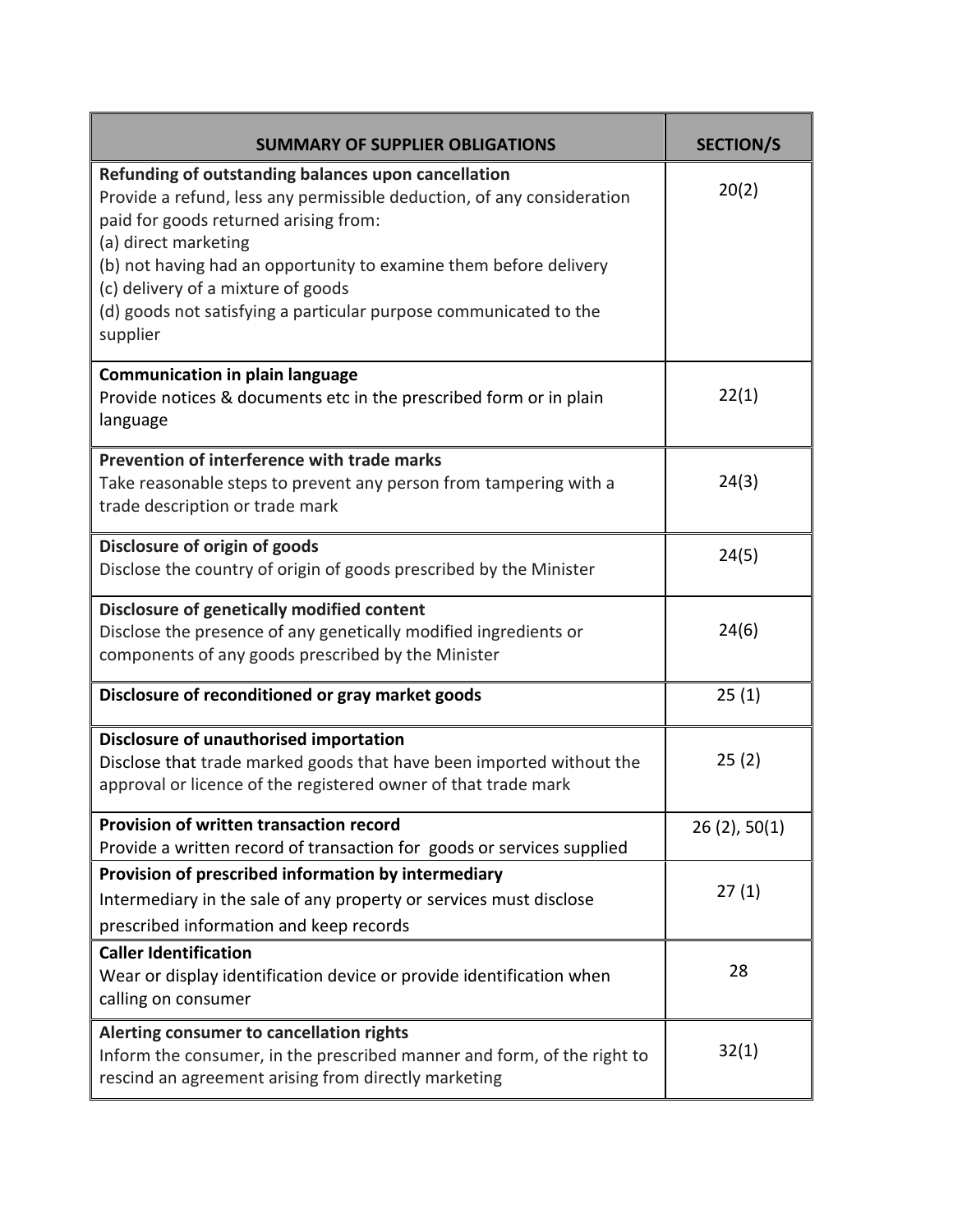| <b>SUMMARY OF SUPPLIER OBLIGATIONS</b>                                                                                                                                                                                                                                                                                                                                                     | <b>SECTION/S</b> |
|--------------------------------------------------------------------------------------------------------------------------------------------------------------------------------------------------------------------------------------------------------------------------------------------------------------------------------------------------------------------------------------------|------------------|
| Disclosure of information in catalogues etc<br>Disclose the prescribed information to a consumer if catalogue<br>marketing                                                                                                                                                                                                                                                                 | 33(3)            |
| Disclosure of information regarding promotional offers<br>Ensure that documents re promotional offers clearly state-<br>the nature of the prize etc. being offered;<br>the goods or services to which the offer relates;<br>$\bullet$<br>the steps required by a consumer to accept the offer<br>the particulars of how the consumer may receive the prize etc<br>$\bullet$                | 34(4)            |
| Holding of sufficient stock to meet demand for promotional offers<br>Ensure that the supply of the particular prize, reward, gift, free or<br>reduced price good, or the capacity to provide enhanced quality or<br>services, is sufficient to accommodate all reasonably anticipated<br>demands resulting from the offer                                                                  | 34(5)            |
| Holding of sufficient stock to meet demand for loyalty programme<br>The sponsor of a loyalty programme or a linked supplier must-<br>ensure that an adequate supply of the goods or services is<br>$\bullet$<br>available;<br>accept any tender of sufficient loyalty credits or awards as<br>adequate consideration for the price                                                         | 35(4)            |
| <b>Transparency in promotional competitions</b><br>The promoter of a promotional competition must:<br>prepare competition rules for the competition;<br>$\bullet$<br>make the competition rules available to the Commission and to<br>any participant, on request and without cost<br>retain a copy of the competition rules for the prescribed period<br>after the end of the competition | 36(3)            |
| Disclosure of information regarding promotional competitions<br>The promoter of a promotional competition must ensure the offer to<br>participate in a promotional competition clearly states:<br>the benefit<br>the steps required to participate<br>the rules of the competition<br>how to get a copy of the rules<br>how to receive any prize                                           | 36(5)            |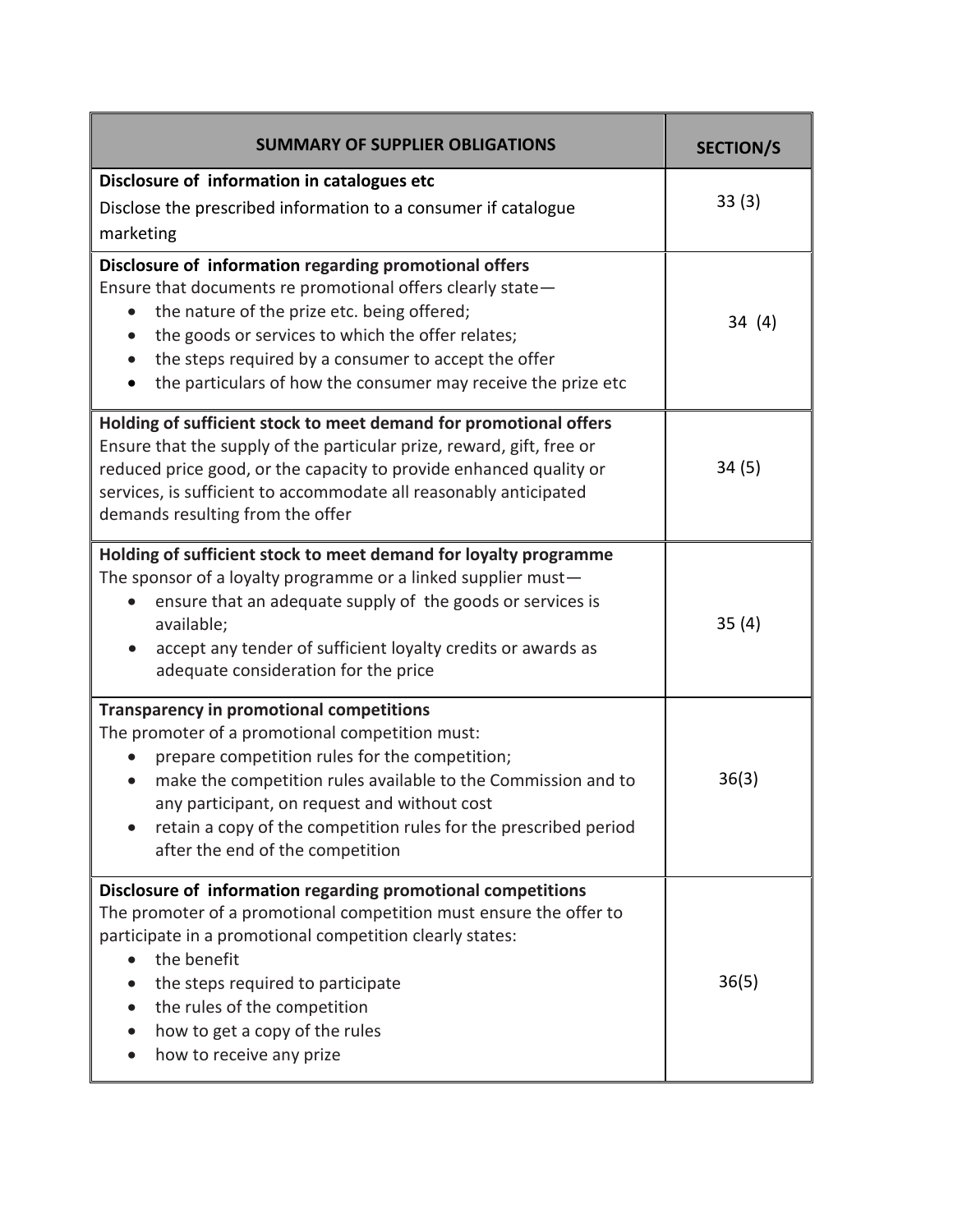| <b>SUMMARY OF SUPPLIER OBLIGATIONS</b>                                                                                                                                                                                                                                                                                                                                                                                    | <b>SECTION/S</b> |
|---------------------------------------------------------------------------------------------------------------------------------------------------------------------------------------------------------------------------------------------------------------------------------------------------------------------------------------------------------------------------------------------------------------------------|------------------|
| <b>Transparency regarding work from home schemes</b><br>An advertisement promoting work from home etc must:<br>warn, in the prescribed wording and form, of the uncertainty of<br>the extent of:<br>work, business or activity available<br>income or other benefit to be derived<br>disclose the details of the person promoting the matter and the<br>$\bullet$<br>nature of the work, business, activity or investment | 37(2)            |
| <b>Transparency in auctions</b><br>Give advanced notice that a sale by auction is subject to:<br>a reserved or upset price<br>a right to bid by or on behalf of the owner or auctioneer                                                                                                                                                                                                                                   | 45(4)            |
| Alerting of consumers to limitation of liability<br>Draw limitation of risk or liability of the supplier or an assumption of risk<br>or liability by the consumer to the attention of the consumer in notices<br>and agreements                                                                                                                                                                                           | 49(1)            |
| Alerting of consumers to potential risks in notices and agreements<br>Specifically draw the fact, nature and potential effect of any risk-<br>of an unusual character or nature<br>the presence of which the consumer could not reasonably be<br>expected to be aware or notice<br>that could result in serious injury or death<br>to the attention of the consumer in notices and agreements                             | 49 (2)           |
| <b>Provision of written agreements</b><br>Ensure that categories of consumer agreements that are<br>required by the Minister to be in writing are in writing                                                                                                                                                                                                                                                              | 50(1)            |
| <b>Recording of unwritten agreements</b><br>Keep a record of transactions entered into over the telephone or any<br>other recordable form if a consumer agreement between a supplier and<br>a consumer is not in writing                                                                                                                                                                                                  | 50(3)            |
| <b>Timely performance of services</b><br>Perform services in a timely fashion and warn the consumer of any<br>unavoidable delay                                                                                                                                                                                                                                                                                           | 54(1)            |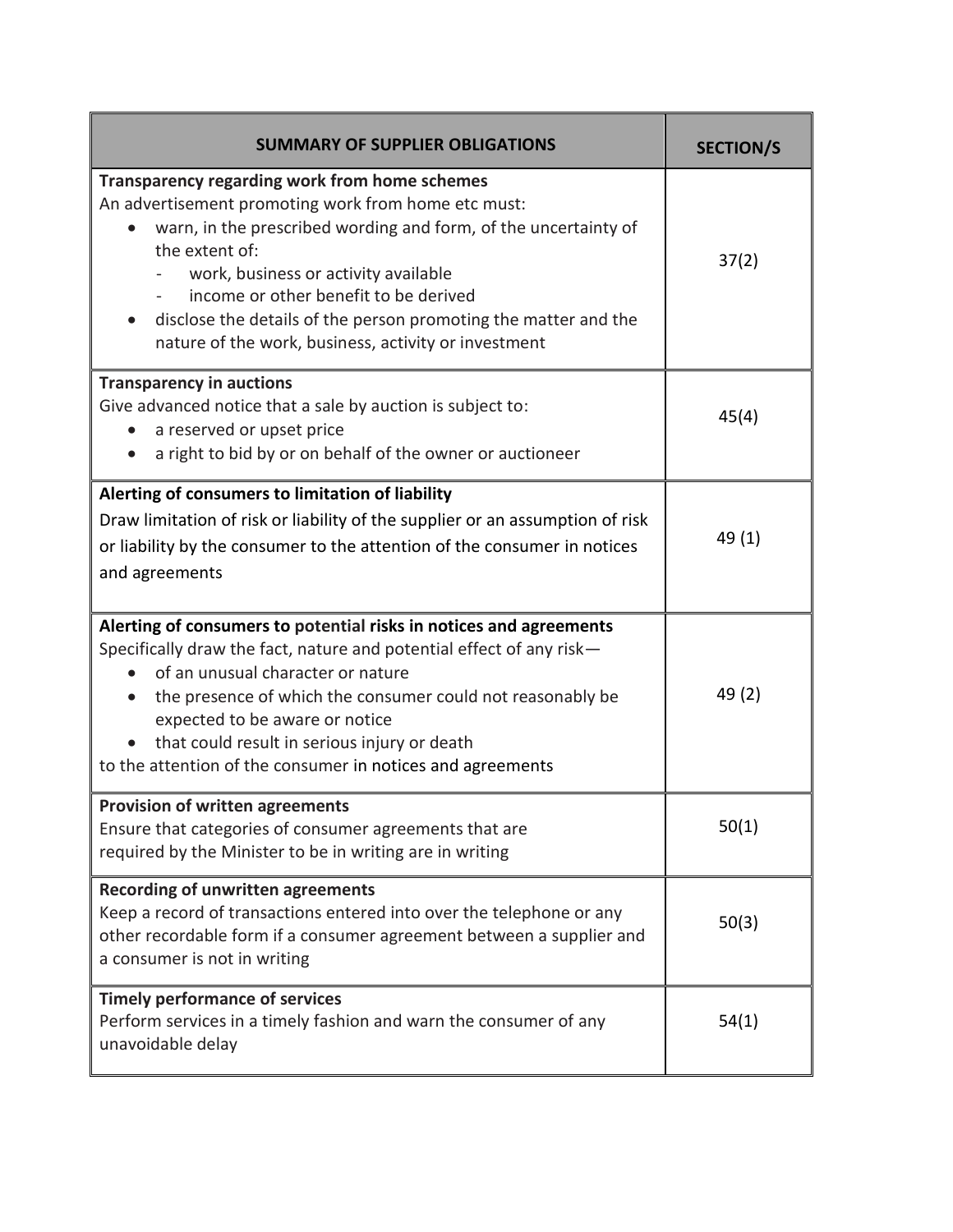| <b>SUMMARY OF SUPPLIER OBLIGATIONS</b>                                                                                                                                                                                                                         | <b>SECTION/S</b> |
|----------------------------------------------------------------------------------------------------------------------------------------------------------------------------------------------------------------------------------------------------------------|------------------|
| <b>Performance of quality services</b><br>Perform services in a manner and quality that persons are generally<br>entitled to expect                                                                                                                            | 54(1)            |
| Delivery or installation of quality goods<br>Deliver or install goods that are free of defects and of a quality that<br>persons are generally entitled to expect, if any such goods are<br>required for performance of the services                            | 54(1)            |
| Protection of consumer's property<br>Return any property to the consumer in at least as good a condition as it<br>was initially                                                                                                                                | 54(1)            |
| Supply of good quality/ safe goods<br>Supply goods that:<br>are reasonably suitable for the purposes for which they are<br>generally intended<br>are of good quality, in good working order and free of any defects<br>are reasonably durable                  | $55(2)$ & $(3)$  |
| comply with any applicable standards<br>are reasonably suitable for the specific purpose that the<br>consumer has indicated<br>are safe, free of defects and have adequate instructions or<br>warnings                                                         | 61(1)            |
| Repair, replace or give refund for defective goods<br>Accept the return of goods that were not of the required quality within<br>six months after the delivery and either:<br>repair or replace the failed, unsafe or defective goods<br>refund the price paid | 56(2)            |
| Replace or give refund for defectively repaired goods<br>If there are further problems with repaired goods within three months<br>after the repair:<br>replace the goods<br>refund the price paid                                                              | 56(3)            |
| Alerting of consumers to potential risks<br>Draw potential risks an unusual character or that consumer could not<br>reasonably be expected to be aware or that could result in serious injury<br>or death to the attention of the consumer                     | 58(1)            |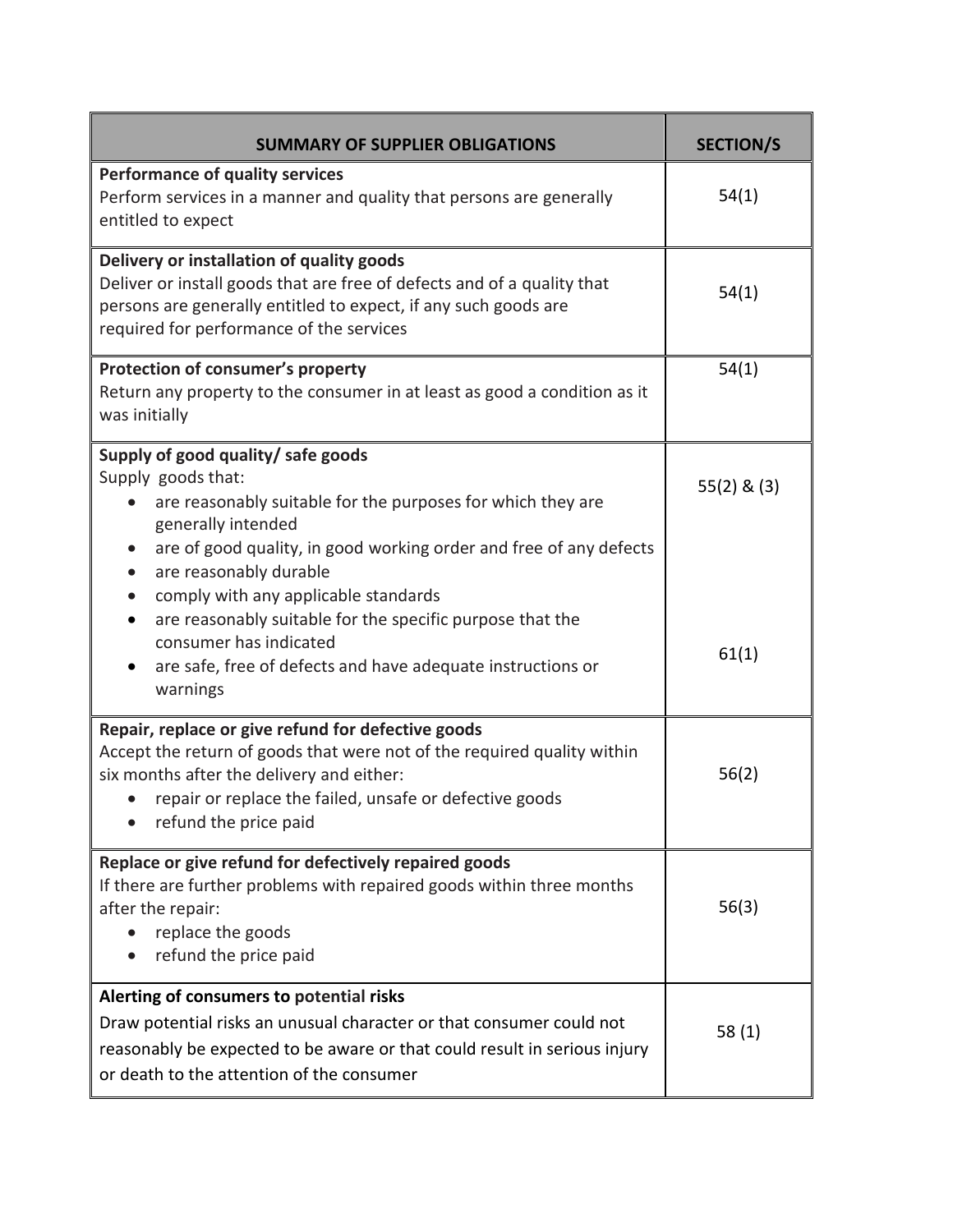| <b>SUMMARY OF SUPPLIER OBLIGATIONS</b>                                                                                                                                                                                                                                                         | <b>SECTION/S</b> |
|------------------------------------------------------------------------------------------------------------------------------------------------------------------------------------------------------------------------------------------------------------------------------------------------|------------------|
| Provision of instructions for hazardous goods<br>Display on any hazardous or unsafe goods instructions in plain language<br>for the safe handling and use of those goods                                                                                                                       | 58(2)            |
| Provision of instructions for installed hazardous goods<br>Give the consumer the original copy of the instructions for the safe<br>handling and use of hazardous or unsafe goods that are installed or<br>supplied in conjunction with the performance of any services                         | 58 (4)           |
| <b>Acceptance of returns</b><br>Accept the return of designated products from any consumer, without<br>charge to the consumer                                                                                                                                                                  | 59 $(1)$         |
| <b>Retention of lay-bys goods</b><br>Deliver the goods or refund the consumer for lay-bys                                                                                                                                                                                                      | $62(1)$ & $(2)$  |
| <b>Honouring of prepaid certificates</b><br>Honour a prepaid certificate, card, credit, voucher until the earlier of:<br>the date on which its full value has been redeemed or<br>three years after the date on which it was issued                                                            | 63(2)            |
| Provision of notice of facility closure<br>Give at least 40 business days written notice of an intention to close a<br>service facility and refund any balance no later than five business days<br>after closing that facility                                                                 | 64(3)            |
| Diligent safeguarding of consumer's property<br>Exercise the degree of care, diligence and skill that can reasonably be<br>expected of a person responsible for managing any property belonging<br>to another person when handling, safeguarding and using the<br>consumer's property          | 65(2)            |
| Diligent safeguarding of consumer's property<br>An administrator, executor or liquidator of an estate must:<br>diligently establish if a supplier has any money or property<br>belonging to the consumer<br>ensure that any such money or property is dealt with for the<br>consumer's benefit | 65(3)            |
| Repayment of the deposit for containers, pallets etc                                                                                                                                                                                                                                           | 66               |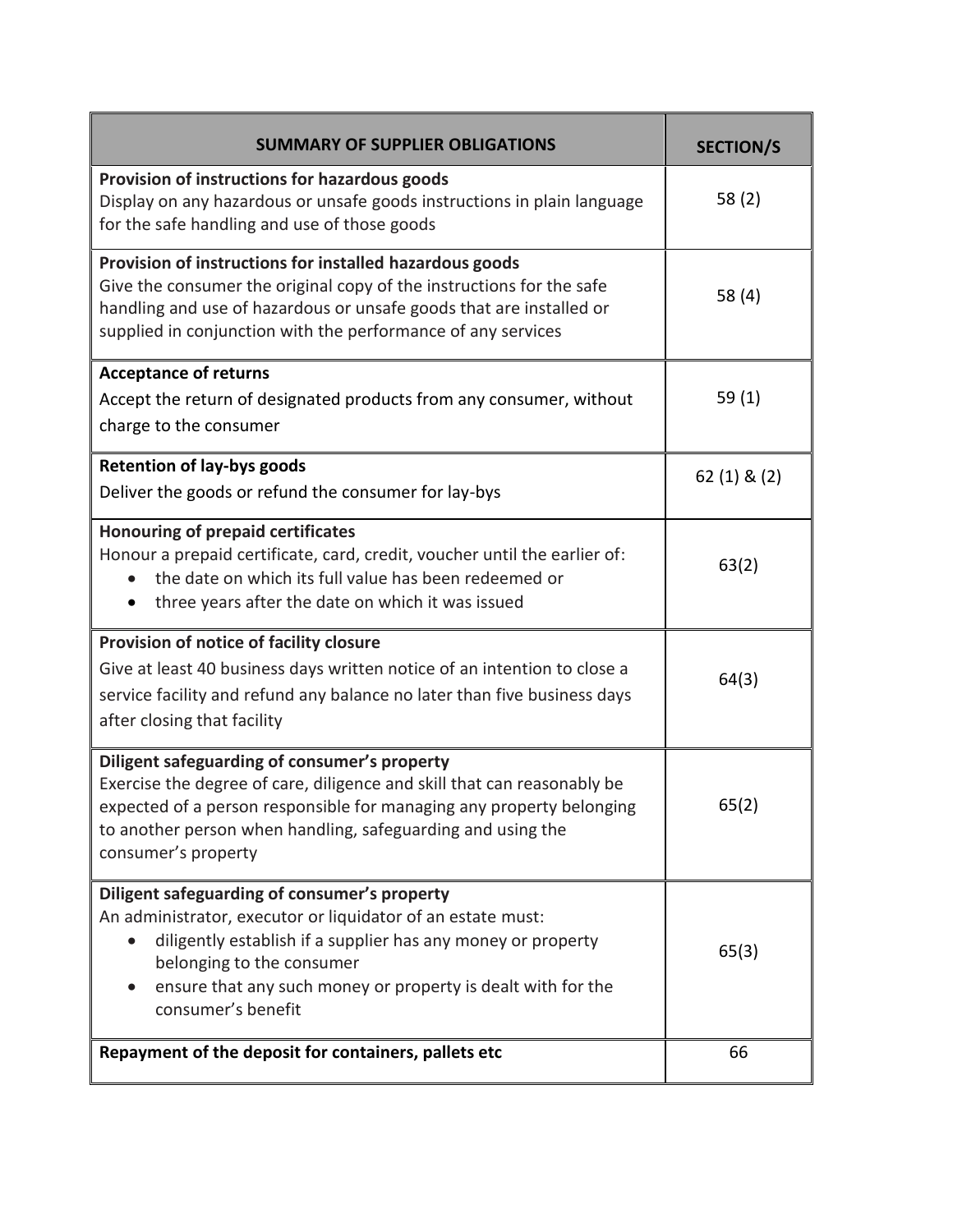| <b>SUMMARY OF SUPPLIER OBLIGATIONS</b>                                | <b>SECTION/S</b> |
|-----------------------------------------------------------------------|------------------|
| <b>Returning of service related parts</b>                             |                  |
| When performing any service to any goods or property:                 |                  |
| retain any parts or components removed from any goods or<br>$\bullet$ |                  |
| property in the course of any repair or maintenance work              | 67               |
| keep those parts or components separate from other parts<br>$\bullet$ |                  |
| return those parts or components to the consumer in a<br>$\bullet$    |                  |
| reasonably clean container                                            |                  |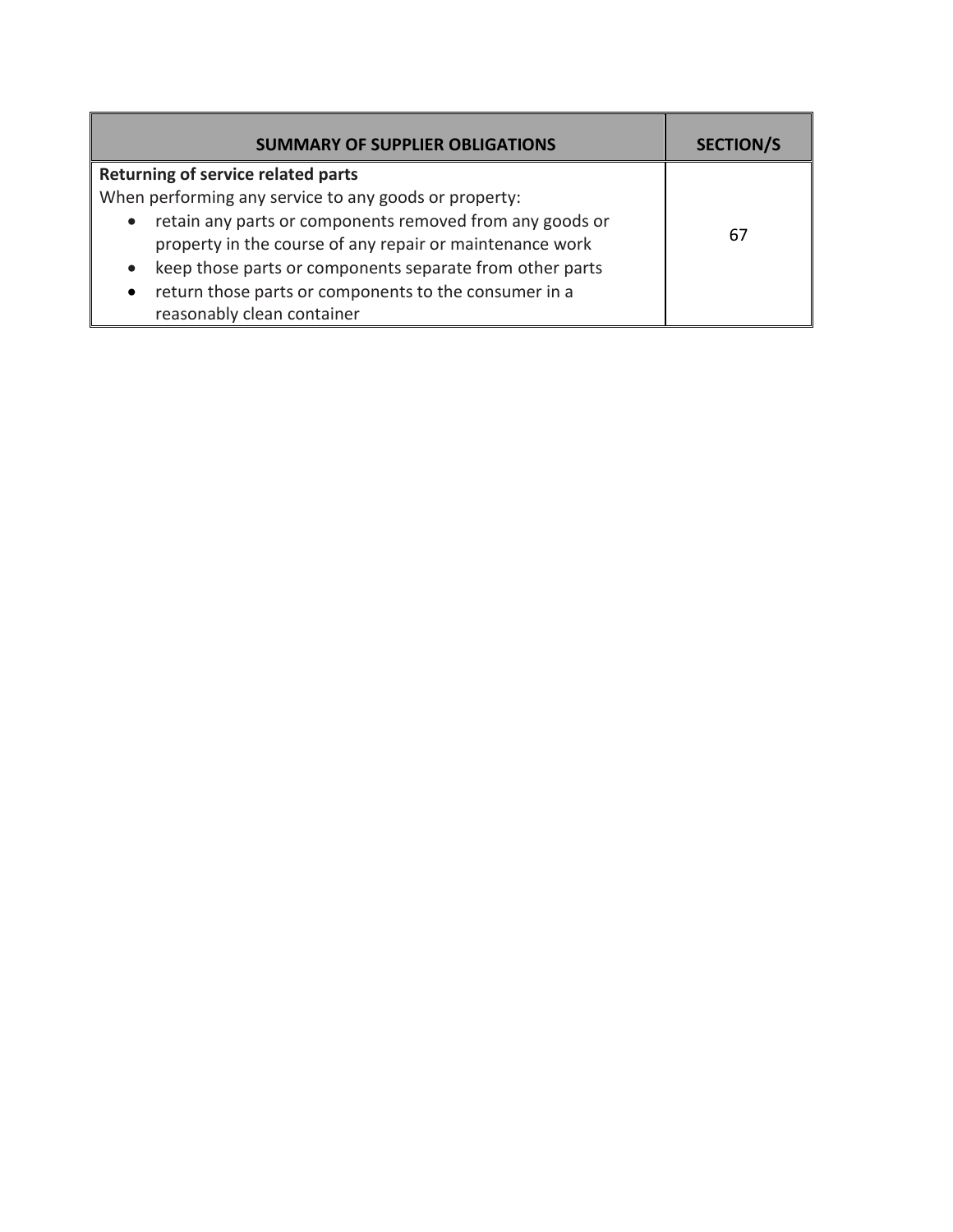| <b>SUMMARY OF PROHIBITED CONDUCT</b>                                                                                                                                                                                                                                                       | <b>SECTION/S</b>         |
|--------------------------------------------------------------------------------------------------------------------------------------------------------------------------------------------------------------------------------------------------------------------------------------------|--------------------------|
| Discrimination or preferrential treatment<br>Discrimination against a person or group or giving any person or group<br>preferrential treatment other than on purely commercial grounds or<br>the exceptions relating to seniors and minors.                                                | 8                        |
| Misrepresentation<br>Making false, misleading or deceptive representations about a supplier<br>or any goods or services.                                                                                                                                                                   | $4(5)(b)$ & (c),<br>& 41 |
| Direct marketing during a prohibited period<br>A supplier must not engage in any direct marketing directed to a<br>consumer at home for any promotional purpose during a prohibited<br>period prescribed, unless the consumer has expressly or implicitly<br>requested or agreed otherwise | 12(1)                    |
| <b>Bundling of goods and services</b><br>Requiring that the consumer purchase any other particular goods or<br>services from that supplier or a designated third party)                                                                                                                    | 13(1)                    |
| Extention of the term of a fixed term contract beyond the prescribed<br>limit                                                                                                                                                                                                              | 14(2)                    |
| Charging of a consumer without having provided a quote                                                                                                                                                                                                                                     | 15(2)                    |
| Charging of a consumer for providing a quote                                                                                                                                                                                                                                               | 15(3)                    |
| Charging more than the quote                                                                                                                                                                                                                                                               | 15(4)                    |
| <b>Collection on cancelled direct marketing transaction</b><br>Attempting to collect any payment in terms of a cancelled direct<br>marketing transaction                                                                                                                                   | 16(4)                    |
| <b>Imposition of cancellation fee</b><br>Imposing any cancellation fee in respect of a booking, reservation or<br>order if the consumer is unable to honour the booking, reservation or<br>order because of the death or hospitalization                                                   | 17(5)                    |
| Holding a consumer responsible for damage to display goods<br>Holding a consumer responsible for any loss or damage to any goods<br>displayed by a supplier, unless the action by the consumer amounts to<br>gross negligence or recklessness, malicious behaviour or criminal<br>conduct  | 18(1)                    |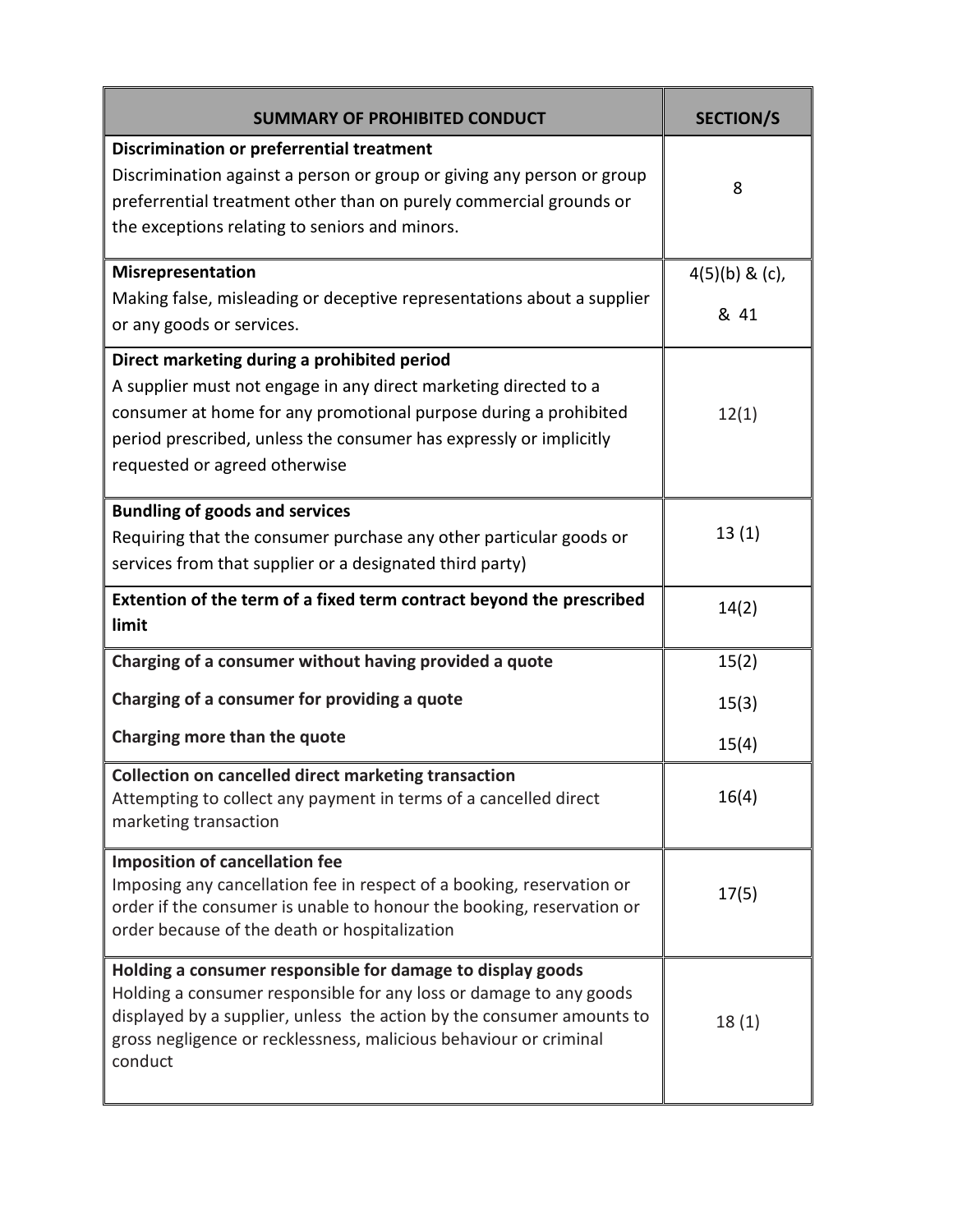| <b>SUMMARY OF PROHIBITED CONDUCT</b>                                                                                                                                                                                                                                                                                                                                                                                                                                            | <b>SECTION/S</b> |
|---------------------------------------------------------------------------------------------------------------------------------------------------------------------------------------------------------------------------------------------------------------------------------------------------------------------------------------------------------------------------------------------------------------------------------------------------------------------------------|------------------|
| Requiring that the consumer accept delivery or performance of the<br>services at an unreasonable time                                                                                                                                                                                                                                                                                                                                                                           | 19(3)            |
| Supplying unsolicited goods or services                                                                                                                                                                                                                                                                                                                                                                                                                                         | 21(1)            |
| Collection on unsolicited goods or services<br>Attempting to collect any payment from a consumer in respect of any<br>charge relating to unsolicited goods or unsolicited services supplied to<br>or for the benefit of, a consumer, except if the person in possession of<br>goods frustrated the supplier's attempts to recover the goods within<br>the time allowed                                                                                                          | 21(8)            |
| Displaying of goods for sale without displaying a price                                                                                                                                                                                                                                                                                                                                                                                                                         | 23(3)            |
| Overcharging<br>Requiring a consumer to pay a price for any goods or services-<br>(a) higher than the displayed price for those goods or services; or<br>(b) if more than one price is concurrently displayed, higher than the<br>lower or lowest of the prices so displayed                                                                                                                                                                                                    | 23(6)            |
| Using misleading trade description or tampering with a trade<br>description or trade mark                                                                                                                                                                                                                                                                                                                                                                                       | 24(2)            |
| Misrepresentation regarding goods or sponsorship<br>Making false, misleading, fraudulent or deceptive representations<br>about the nature, properties, prices, advantages or uses of the goods<br>or services or sponsorship                                                                                                                                                                                                                                                    | 29               |
| Misleading advertising regarding availability or price of goods or<br>services                                                                                                                                                                                                                                                                                                                                                                                                  | 30(1)            |
| <b>Negative option marketing</b>                                                                                                                                                                                                                                                                                                                                                                                                                                                | 31(1)            |
| Making a promotional offer with the intention of not fulfilling it                                                                                                                                                                                                                                                                                                                                                                                                              | 34(3)            |
| Imposing limits on promotional offer<br>A person who makes or sponsors a promotional offer must not:<br>limit or restrict capacity to supply any such goods or services<br>require the consumer to accept an inferior quality of any such<br>$\bullet$<br>goods or services than those generally available to any other<br>consumer who tenders a different form of consideration<br>impose any monetary charge for the administration associated<br>with the promotional offer | 34(5)            |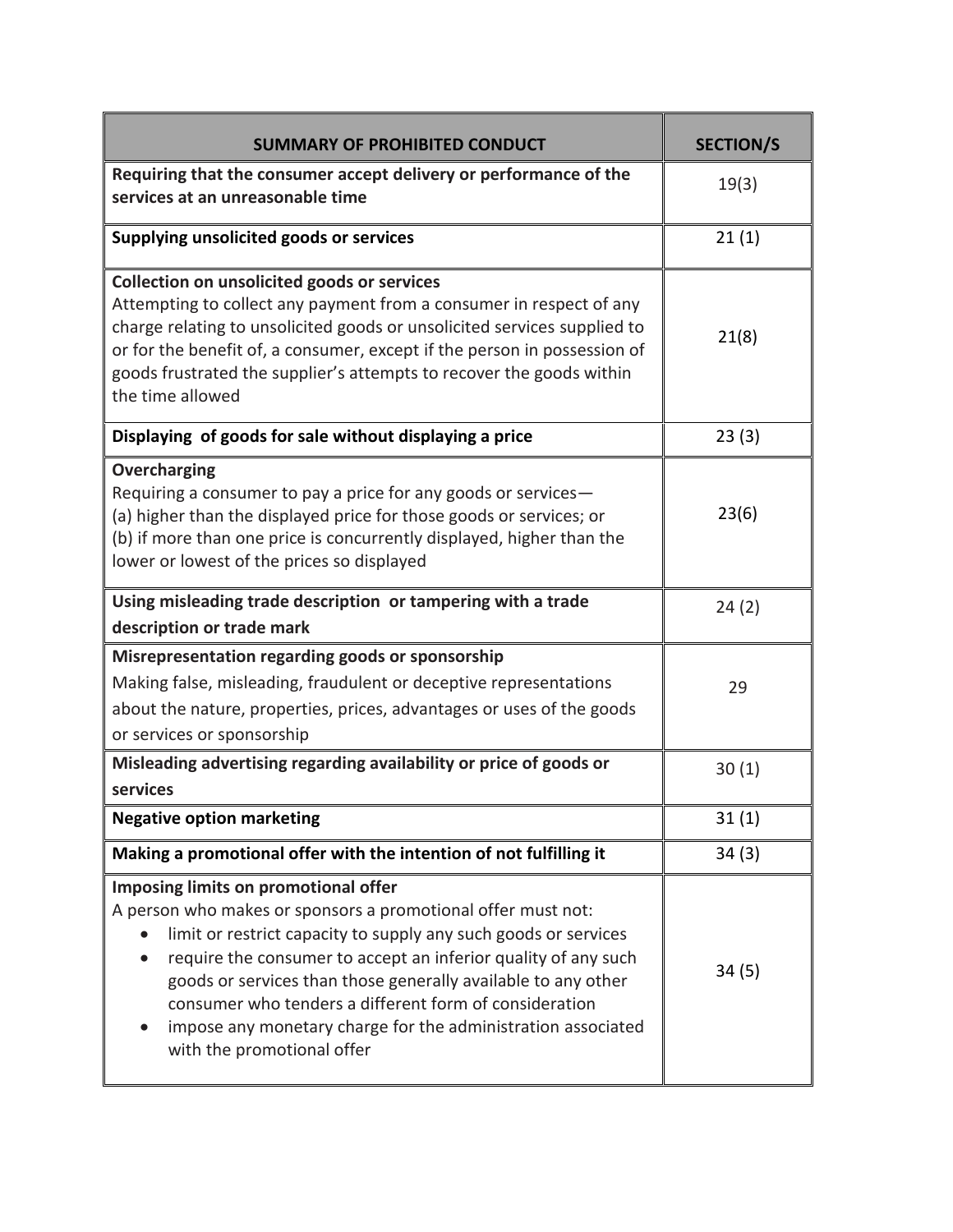| <b>SUMMARY OF PROHIBITED CONDUCT</b>                                                                                                                                                                                                                                                                                                                                                                                                                                                                                                                                            | <b>SECTION/S</b> |
|---------------------------------------------------------------------------------------------------------------------------------------------------------------------------------------------------------------------------------------------------------------------------------------------------------------------------------------------------------------------------------------------------------------------------------------------------------------------------------------------------------------------------------------------------------------------------------|------------------|
| Operating a loyalty programme without the intention of providing<br>goods and services in exchange for loyalty points                                                                                                                                                                                                                                                                                                                                                                                                                                                           | 35(2)            |
| <b>Imposing limits on loyalty programme</b><br>The sponsor of a loyalty programme or a linked supplier must not:<br>limit or restrict capacity to supply the goods or<br>$\bullet$<br>require the consumer to accept an inferior quality of those<br>particular goods or services<br>impose any monetary charge in respect of the administration,<br>processing or handling of such a transaction<br>demand that the consumer purchase any other goods or<br>services                                                                                                           | 35(4)            |
| <b>Deception regarding prizes</b><br>Falsely telling the person that the person has won a prize if:<br>no competition has in fact been conducted<br>the person has not in fact won the competition<br>$\bullet$<br>the prize is subject to a previously undisclosed condition<br>the person is required to pay for the prize after the competition                                                                                                                                                                                                                              | 36(2)            |
| Deception regarding a right to a prize<br>Falsely telling a person that that person has a right to a prize:<br>to which the person does not in fact have a right<br>if the prize was generally available or offered to all similarly<br>$\bullet$<br>situated persons or classes of persons<br>if, before becoming eligible to receive the prize, the person is<br>required to pay for the prize or to purchase any particular<br>goods or services.                                                                                                                            | 36(2)            |
| Dishonest operation of a promotional competition<br>The promoter of a promotional competition must not:<br>require any payment other than the reasonable costs of<br>sending an entry form<br>must not award a prize in a competition to:<br>- someone that it is unlawful to supply the goods or services to<br>- a director, member, partner, employee or agent of, or<br>consultant to the promoter or any other person who directly or<br>indirectly controls or is controlled by, the promoter<br>- a supplier of goods or services in connection with that<br>competition | 36(3)            |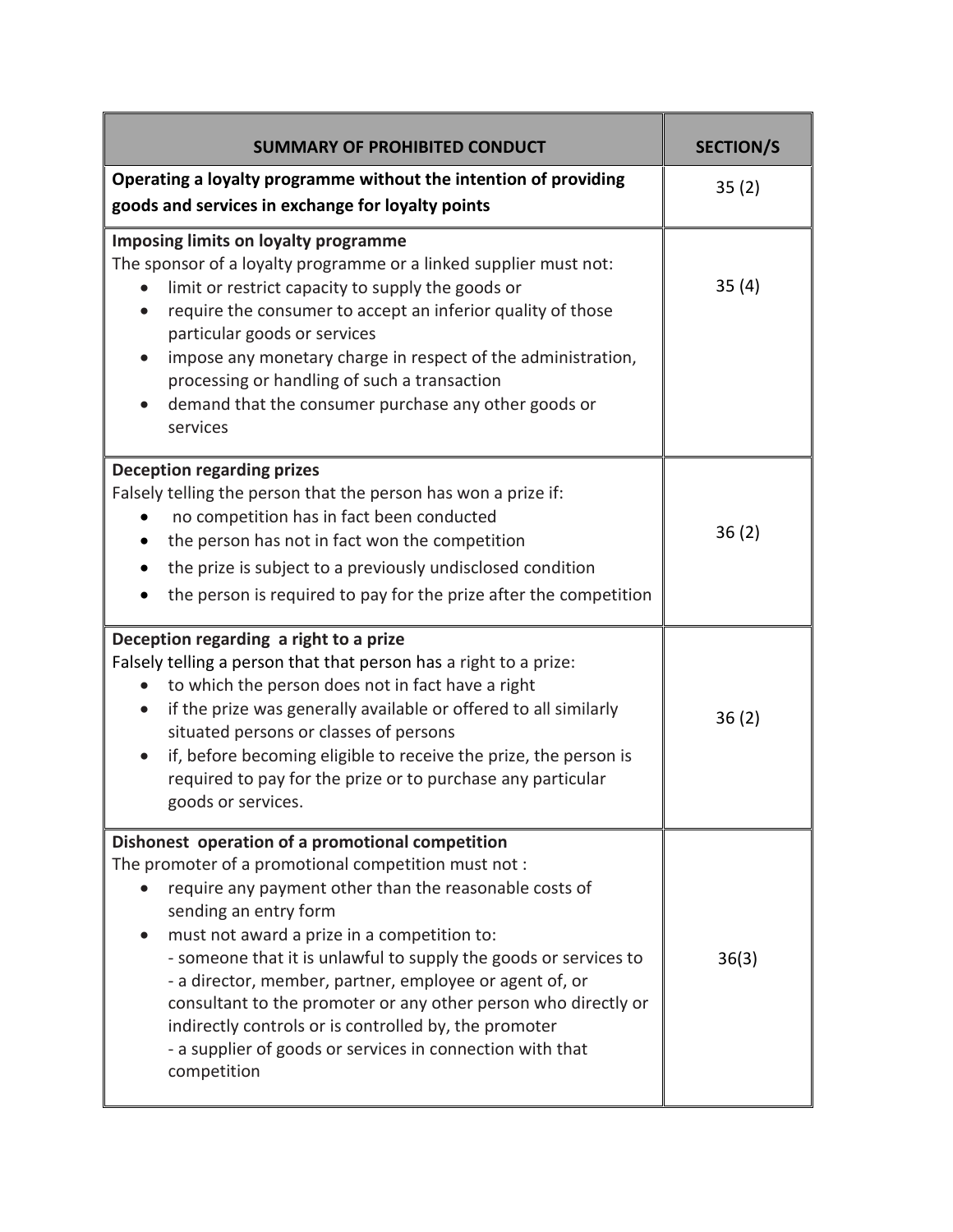| <b>SUMMARY OF PROHIBITED CONDUCT</b>                                                                                                                                                                                                                                                                                                                                                                                                                                                                                                                                           | SECTION/S          |
|--------------------------------------------------------------------------------------------------------------------------------------------------------------------------------------------------------------------------------------------------------------------------------------------------------------------------------------------------------------------------------------------------------------------------------------------------------------------------------------------------------------------------------------------------------------------------------|--------------------|
| <b>Misrepresentation regarding work from home schemes</b><br>Making a false representation regarding the availability, potential<br>profitability, risk of work, business or activity involved in any<br>arrangement in terms of which one person:<br>invites, solicits or requires other persons to conduct the work,<br>$\bullet$<br>business or activity from their homes<br>represents the work, business or activity from their homes as<br>being practicable<br>invites, solicits or requires other persons to perform any work,<br>business or activity or invest money | 37(1)              |
| Placing an advertisement for working from home that does not<br>comply with section 37                                                                                                                                                                                                                                                                                                                                                                                                                                                                                         | 37(2)              |
| Improperly charges IRO work from home scheme<br>Charging any person a fee in respect of the promotion or conduct of<br>any working from home, business, activity or investment, unless the<br>person charged has been assigned and performed the contemplated<br>work, business, activity, or made or received the contemplated<br>investment                                                                                                                                                                                                                                  | 37(4)              |
| <b>Referral Selling</b><br>Promoting, offering, supplying any goods or services on the condition<br>that the consumer will receive a benefit if the consumer refers other<br>customers                                                                                                                                                                                                                                                                                                                                                                                         | 38(1)              |
| Contracting with mentally unfit persons and minors                                                                                                                                                                                                                                                                                                                                                                                                                                                                                                                             | 39(1)              |
| Unconscionable conduct<br>Using physical force, coercion, undue influence, pressure, duress or<br>harassment, unfair tactics etc in marketing, negotiating, supplying<br>goods or services or enforcement/collection of payment and recovery<br>of goods                                                                                                                                                                                                                                                                                                                       | 40 (1)             |
| <b>Exploiting consumer's weaknesses</b><br>Taking advantage of physical or mental disability, illiteracy, ignorance,<br>inability to understand the language                                                                                                                                                                                                                                                                                                                                                                                                                   | 40(2)              |
| <b>Involvement in fraudulent schemes</b><br>Initiating, sponsoring, promoting or participating in fraudulent or<br>pyramid schemes and offers                                                                                                                                                                                                                                                                                                                                                                                                                                  | $42(1)-(7), 43(1)$ |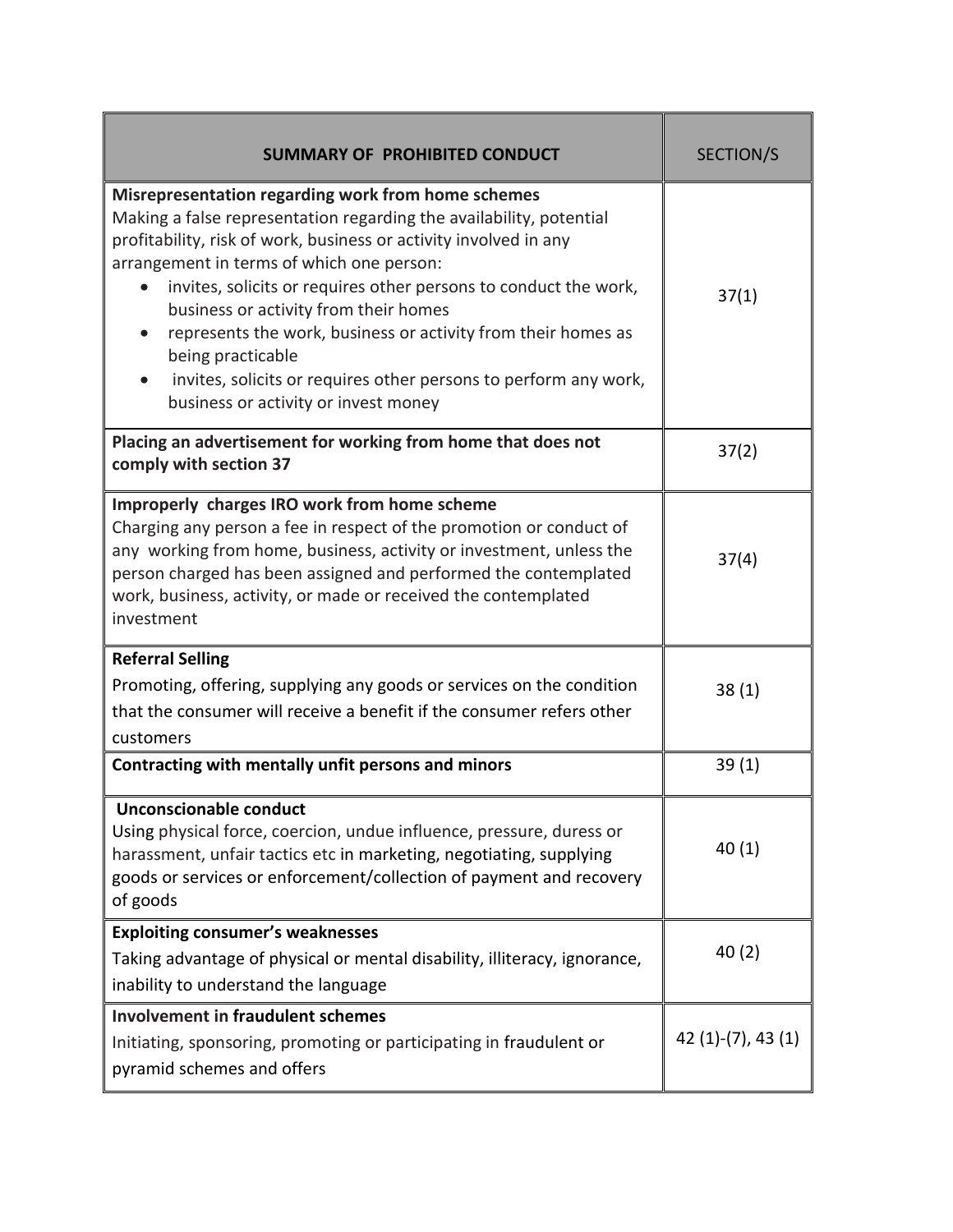| <b>SUMMARY OF PROHIBITED CONDUCT</b>                                                                                                                                                                                                                                                                                                                                                                                                                   | SECTION/S    |
|--------------------------------------------------------------------------------------------------------------------------------------------------------------------------------------------------------------------------------------------------------------------------------------------------------------------------------------------------------------------------------------------------------------------------------------------------------|--------------|
| An auctioneer bidding at the auction<br>Unless advance notice is given that the sale by auction is subject to a<br>right to bid by or on behalf of the owner or auctioneer:<br>The owner or auctioneer must not themselves or through<br>someone else bid<br>The auctioneer must not knowingly accept any bid made by or<br>on behalf of the owner or auctioneer                                                                                       | 45(5)        |
| <b>Deceptive sales practices</b><br>Accepting payment for any goods or services if the supplier:<br>is not in a position to supply them<br>intends to supply goods or services that are materially different<br>from the goods or services offered                                                                                                                                                                                                     | 47(1)        |
| Unfair and unreasonable business practices<br>Offering to supply, supply, or enter into an agreement to supply, any<br>goods or services:<br>at a price that is unfair, unreasonable or unjust<br>on terms that are unfair, unreasonable or unjust                                                                                                                                                                                                     | 48 (1) & (2) |
| Unfair, unreasonable or unjust marketing practices<br>Marketing any goods or services, or negotiate, enter into or administer<br>a transaction or an agreement for the supply of any goods or services,<br>in a manner that is unfair, unreasonable or unjust                                                                                                                                                                                          | 48 (1) & (2) |
| <b>Avoidance of obligations</b><br>Requiring a consumer to waive any rights, assume any obligation or<br>waive any liability of the supplier                                                                                                                                                                                                                                                                                                           | 48 (1) & (2) |
| Defeating the purposes and policy of the Act<br>Making a transaction/agreement subject to any term or condition that:<br>defeats the purposes and policy of the Act<br>misleads or deceives the consumer<br>subjects the consumer to fraudulent conduct                                                                                                                                                                                                | 51(1)        |
| <b>Avoidance of obligations</b><br>Making a transaction/agreement subject to any term or condition that:<br>waives or deprives a consumer of a right in terms of the Act<br>avoids a supplier's obligation or duty in terms of the Act<br>sets aside or override the effect of any provision of the Act<br>authorises the supplier to-<br>do anything that is unlawful in terms of the Act<br>fail to do anything that is required in terms of the Act | 51(1)        |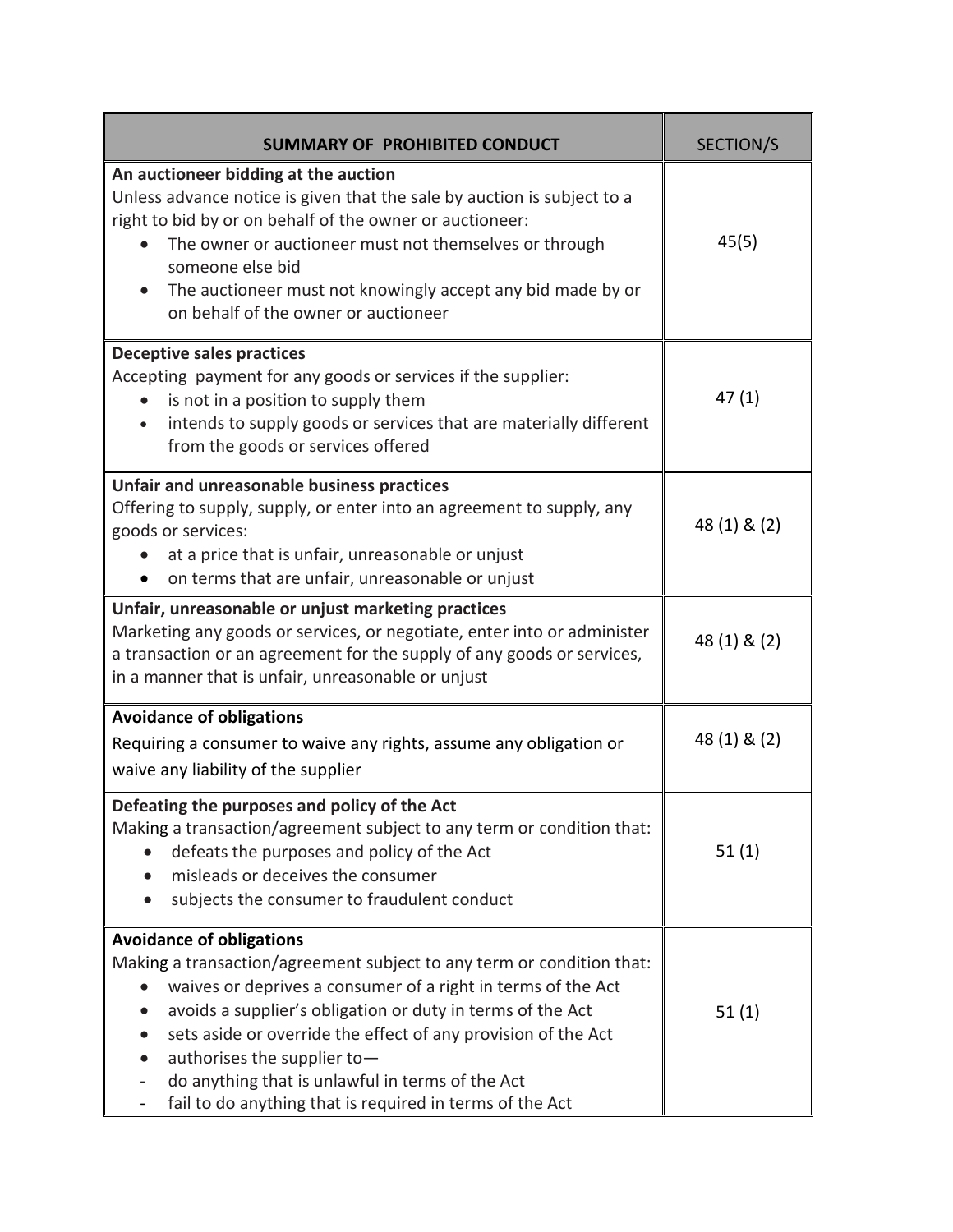| <b>SUMMARY OF PROHIBITED CONDUCT</b>                                                                                                                                                                                                                                                                                                                                                                                                                                                                                                                                                                                                                                                                                                                                                                                                                                                                                                                                                                                                                                                                                                                                                  | SECTION/S |
|---------------------------------------------------------------------------------------------------------------------------------------------------------------------------------------------------------------------------------------------------------------------------------------------------------------------------------------------------------------------------------------------------------------------------------------------------------------------------------------------------------------------------------------------------------------------------------------------------------------------------------------------------------------------------------------------------------------------------------------------------------------------------------------------------------------------------------------------------------------------------------------------------------------------------------------------------------------------------------------------------------------------------------------------------------------------------------------------------------------------------------------------------------------------------------------|-----------|
| <b>Excluding liability for gross negligence</b><br>Making a transaction or agreement subject to any term or condition<br>that:<br>exempts a supplier from liability for gross negligence<br>$\bullet$<br>requires a consumer to assume risk or liability for a loss caused<br>$\bullet$<br>by the supplier's gross negligence<br>requires a consumer to pay for damage to goods displayed by<br>the supplier                                                                                                                                                                                                                                                                                                                                                                                                                                                                                                                                                                                                                                                                                                                                                                          | 51(1)     |
| <b>Prohibited agreement terms</b><br>Make a transaction or agreement that:<br>results from negative option marketing<br>$\bullet$<br>requires the consumer to enter into a supplementary<br>$\bullet$<br>agreement<br>purports to diminish a right of the consumer to any claim<br>against the Guardian's Fund<br>falsely expresses an acknowledgement by the consumer that<br>no representations or warranties were made<br>the consumer has received goods or services, or a<br>document required by the Act<br>requires the consumer to forfeit any money to the supplier:<br>if the consumer exercises any right in terms of the Act<br>to which the supplier is not entitled<br>authorises the supplier to enter any premises to taking<br>$\bullet$<br>possession of goods<br>requires the consumer to sign in advance any enforcement<br>$\bullet$<br>documentation<br>requires the consumer to consent to a predetermined costs for<br>enforcement of the agreement<br>requires the consumer to give the supplier an identity<br>$\bullet$<br>document, credit or debit card, bank account, automatic teller<br>machine access card or personal identification code or number | 51(1)     |
| Requiring ID/ card and personal identification code (pin)<br>Requiring a consumer to agree to give the supplier an identity<br>document, credit or debit card, bank account, automatic teller machine<br>access card or copy of such instrument, other than for the purpose of<br>identification                                                                                                                                                                                                                                                                                                                                                                                                                                                                                                                                                                                                                                                                                                                                                                                                                                                                                      | 51(2)     |